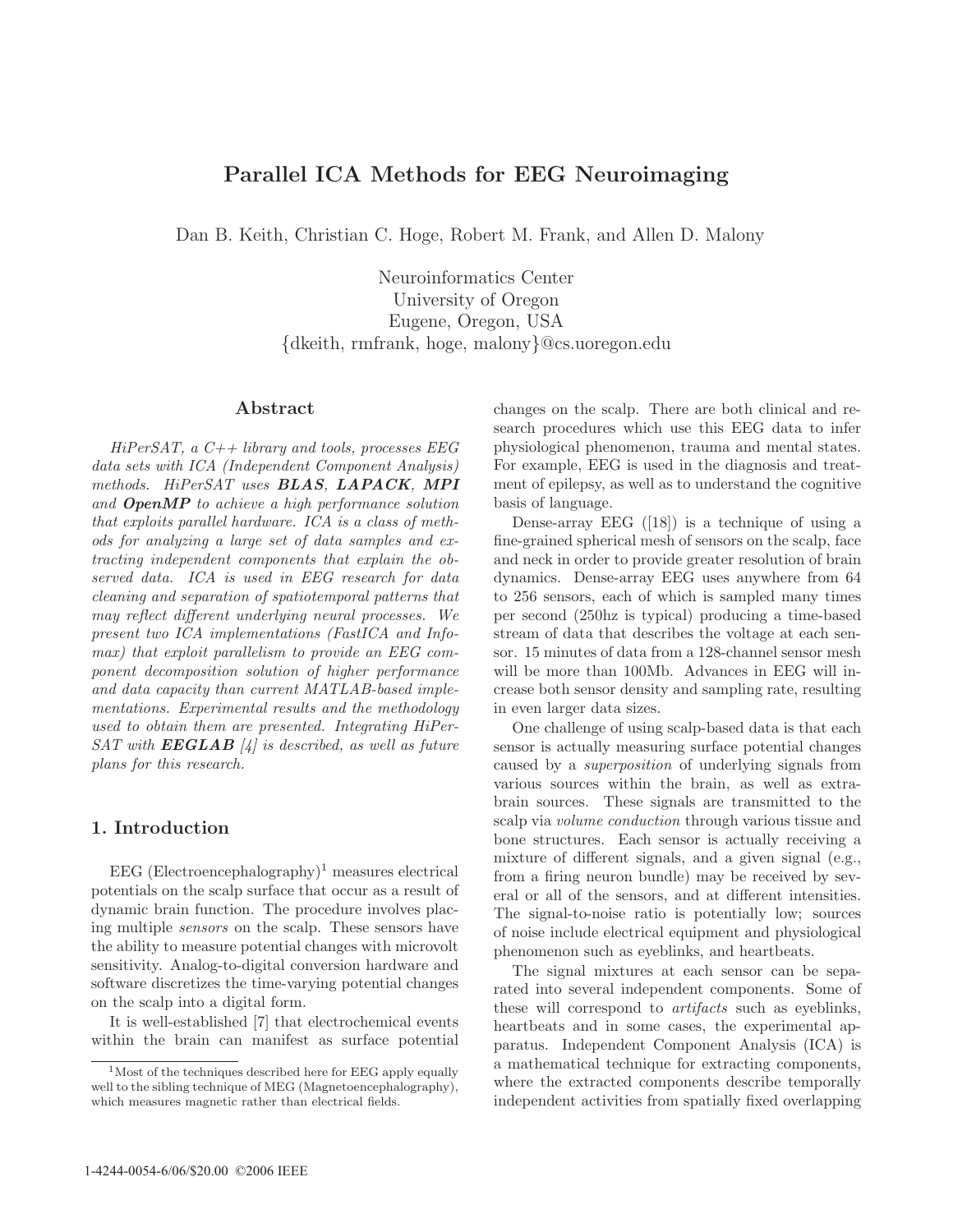sources. Sources corresponding to artifacts can then be removed from the signal mixtures to facilitate further analysis of the EEG data.

By combining the high-resolution data provided by dense-array EEG with sophisticated data analysis techniques such as ICA, researchers are developing ways to 'see' into the neurophysiological and cognitive processes within the brain. Research in the EEG/MEG community is constrained by sequential execution of algorithms within computational frameworks (e.g., MATLAB) with memory limitations and other overheads.

Our work overcomes these limitations by providing HiPerSAT (High Performance Signal Analysis Toolkit).  $HiPerSAT$  is a  $C++$  library that facilitates the separation of EEG data via both the FastICA and Infomax techniques. In addition, we have a tool, hipersat, which allows easy access to this functionality from a command line. Finally, we have integrated HiPerSAT into the EEGLAB [5] framework, a MATLAB-based application that is used by neuroscientists to analyze and visualize EEG data.

HiPerSAT's implementation of Infomax and FastICA provides a significant advantage over the existing MATLAB-based algorithms in two ways: execution time and data size. The reduction in wall-clock time provided by HiPerSAT was one of the primary motivators for this research. However, an equally significant feature of HiPerSAT is its ability to efficiently handle much larger data sets than MATLAB.

## **2. Background and Mathematical Foundations**

We can formally describe the data output of an EEG device with  $n$  sensors as a time-ordered series of vectors  $\mathbf{x}_t$ , each of which has length n, where  $x_t[j]$  is the voltage at sensor  $j$  at time  $t$ . This is best viewed as a rectangular data matrix, where each row (also known as a channel) represents a particular sensor's voltage over time, and each column corresponds to a particular time point. This data matrix is the primary input for ICA methods.

ICA assumes that the potentials measured in **x** are mixtures of one or more underlying fundamental signal components. The goal of ICA as applied to EEG data is to explain the observed matrix **x** of signal mixtures in terms of two other quantities:

• **s** - A matrix of time-ordered values corresponding to posited independent source signal components

• **A** - A mixing matrix that accounts for how the independent signal components in **s** are mixed into the observed scalp signal mixtures **x**.

Formally, we wish to solve the Equation 1 for both **A** and **s**, given that we have a measured set of mixtures **x**:

$$
\mathbf{x} = \mathbf{A}\mathbf{s} \tag{1}
$$

In order to derive **A**, it is sufficient to derive **W**, also known as the unmixing matrix, such that:

$$
\mathbf{A} = \mathbf{W}^{-1} \tag{2}
$$

$$
s = Wx \tag{3}
$$

Most ICA algorithms are based upon finding the unmixing matrix  $W$ , as it is this matrix that allows the independent components **s** to be extracted from the set of signal mixtures **x**.

ICA makes a few assumptions that restrict the set of solutions to a small set of possible solutions, ideally with a single *most-likely* solution. ICA assumes that the input data are a mixture of temporally independent components whose sources are spatially fixed over time. This means that knowledge of  $s_t[i]$  for a given sample  $s_t$  provides no information about  $s_t[j]$ .

Because a signal mixture is actually a sum of independent components, we would expect that the pdf (probability distribution function) of a mixture is more gaussian than that of a components that contribute to it (Central Limit Theorem of Statistics).

ICA uses these assumptions as constraints to determine **A** and **s**, given a sufficiently large set of samples **x**. Most ICA methods require that the number of samples exceeds several times the square of the number of channels. Detailed information on the mathematics underlying ICA is available in Hyvärinen  $[1]$  and Stone [16].

An illustration of independent component extraction is shown in Figure 1. The left figure shows a signal mixture of four independent components (in this case, distinct synthetic sinusoidal signals). The right figure shows the resulting independent components as extracted by FastICA.



**Figure 1. EEG Mixture and Components**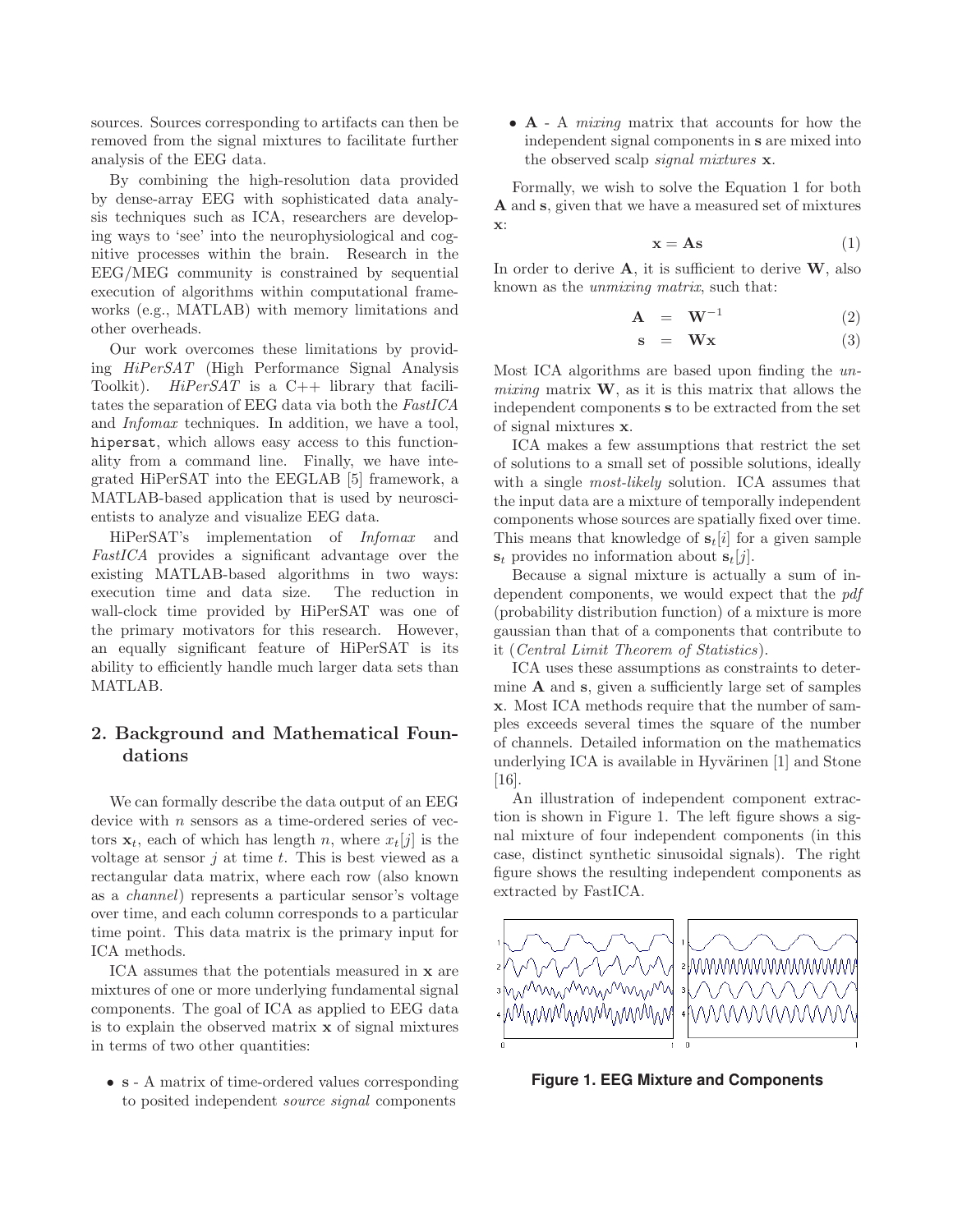#### **2.1. Data Whitening**

Both of the ICA algorithms that we have chosen to implement make the assumption that the input data **x** has been whitened. Whitening or sphering data is a process whereby the original mixture data **x** is multiplied by a matrix  $\mathbf{S}_{ph}$  (the sphering matrix) to produce a set of whitened data that is uncorrelated with 0 mean and unity variance.

In Equation 2 above, the unmixing matrix **W** is applied to the mixture data **x** to generate the independent components. Because the ICA algorithms assume that **x** has been whitened, it is necessary to preprocess the data **x** by applying the sphering matrix  $\mathbf{S}_{ph}$  to **x**. This produces a set of whitened data  $\mathbf{x}' = \mathbf{S}_{ph}\mathbf{x}$  which is amenable to the ICA algorithms (Equation 4).

$$
s = Wx \tag{4}
$$

$$
= \mathbf{WS_{ph}^{-1}S_{ph}x}
$$
 (5)

$$
= \mathbf{W}_{\mathbf{gt}} \mathbf{x}' \tag{6}
$$

where  $\mathbf{W}_{gt}$  is known as the *weight matrix* and  $\mathbf{x}'$  is the whitened data. Because **<sup>W</sup>gt** is an orthogonal matrix, it acts as an additional constraint on the constrained optimization problem that is the heart of ICA, thus speeding convergence to a solution.

## **2.2. FastICA**

One form of ICA is encapsulated in the FastICA method, first described in Hyvärinen [12] and implemented in MATLAB as the function fastica() [11]. FastICA works by searching for a weight matrix that maximizes the non-gaussianity of the resulting components. Any mixture of non-gaussian random variables will be more gaussian than the variables themselves (Central Limit Theorem of Statistics). Therefore, it is possible to use non-gaussianity as a measure of statistical independence. FastICA uses this fact to build a weight matrix column-by-column, where each column maximizes the non-gaussianity of the corresponding component.

Non-gaussianity and therefore, independence, is maximized indirectly by computing and maximizing a contrast function. Different contrast functions can be used, although the use of kurtosis and negentropy have been shown to provide a good trade-off of speed and reliable convergence.

## **2.3. Infomax**

One of the earliest ICA algorithms was described by Bell and Sejnowski [3] as an information-maximization

or infomax algorithm. Infomax derives a weight matrix  $W_{gt}$  that maximizes the statistical independence of the components by using an algorithm which minimizes the redundancy amongst outputs of a neural net. This is done by estimating the data's higher-order moments and ensuring that the resulting components are maximally independent and non-gaussian.

## **3. Related Work**

Tucker [18] at the University of Oregon has pioneered and advocated the use of dense-array EEG measurements. Makeig at SCCN (Swartz Center for Computational Neuroscience) [7] has led the field in the use of ICA for discovering underlying components and for removing artifacts from such data. Makeig's group has developed the EEGLAB toolkit [5] that offers EEG analysis and visualization, including data analysis based on various ICA algorithms. In particular, the runica() function within EEGLAB is an improved implementation of the infomax algorithm as described by Bell and Sejnowski [3]. It is this MATLAB version of the algorithm that was used as a standard of correctness when implementing HiPerSAT's parallel  $C++$  version.

ICA and the techniques known as factor analysis and principal component analysis (PCA) are both forms of blind source separation, which is the problem of determining the component sources in a set of mixtures, without having prior knowledge of how these sources are mixed. These algorithms solve essentially the same problem, but make different assumptions about the underlying data. ICA is different from PCA in that it minimizes the correlation of higherorder statistical moments. The blind source separation problem is also known as the Cocktail Party Problem [10] because of the way that a human brain can pick out the distinct conversations occurring simultaneously at a hypothetical cocktail party with multiple concurrent conversations.

#### **4. Architecture of HiPerSAT**

HiPerSAT is a C++ library framework that implements a variety of EEG analysis methods, including FastICA and Infomax. The design is based on a common set of utility code for I/O, data structures, and mathematical and statistical computations. In addition, it supports flexible parallelism models that can be reused depending on the analysis algorithm requirements.

Much of the matrix, vector, and linear algebra functionality needed by HiPerSAT is provided by two well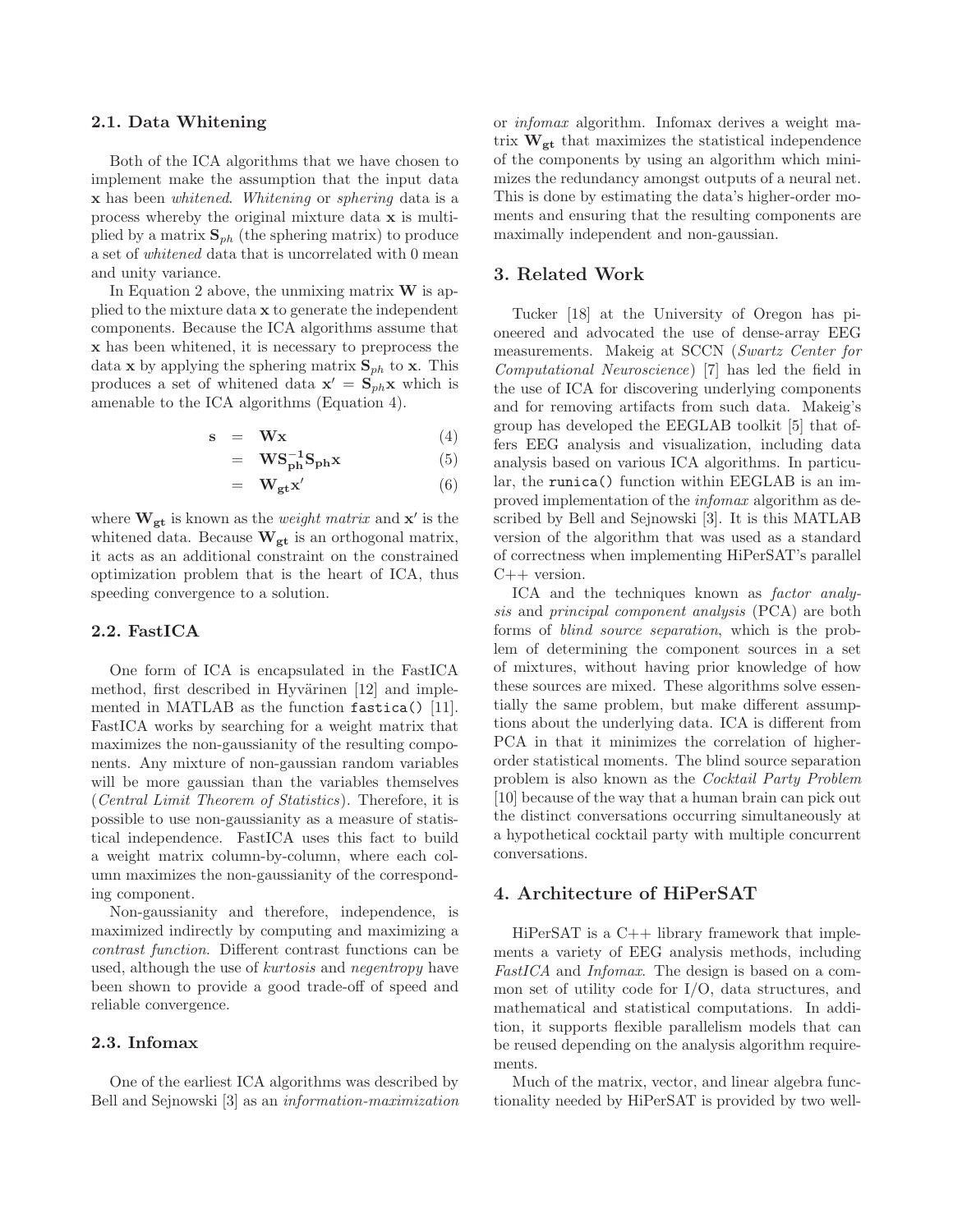known linear algebra libraries, BLAS (Basic Linear Algebra Subprograms) [6] and LAPACK (Linear Algebra PACKage) [2]. Modern platforms provide highperformance, C-accessible, threadsafe implementations of both LAPACK and BLAS.

HiPerSAT solves large problems using FastICA or Infomax running in sequential mode without requiring any parallel capabilities. However, the implementations achieve greater performance (see Section 10 below) when they are run in a parallel-capable environment. The current HiPerSAT implemention of FastICA relies upon MPI (running multiple processes) for its parallelism, whereas HiPerSAT's Infomax implementation uses OpenMP (single-process, shared memory, multiple processors).

There are several implementations of MPI available, including Intel's MPI, and the open-source MPICH [8] and LAM-MPI [9] [15]. The HiPerSAT performance results for FastICA we report here are based upon MPICH. OpenMP [14] is compiler-dependent and we make use of different OpenMP-compatible compilers in our work, including IBM's xlC and Intel's icc.

## **5. Overview of HiPerSAT Usage**

The tasks of HiPerSAT are:

- 1. Obtain input data, in the form of a matrix **x**.
- 2. Whiten data by computing sphering matrix  $S_{ph}$ such that  $S_{ph}x = x'$ , where the rows in  $x'$  are uncorrelated with each other.
- 3. Search for a weight matrix **W** such that will unmix the whitened signal mixtures  $x'$  into a set of independent source signals **s**.
- 4. Output the independent components and the computed weight, sphering, mixing matrices.

The HiPerSAT library is a set of  $C_{++}$  classes used to perform these steps. The hipersat program uses these classes in a utility accessible via a command line. Parameters to this command include the input and output files as well as various parameters such as algorithm (FastICA or Infomax), learning rate and convergence tolerance.

The hipersat program will initiate the sequential or parallel execution and then invoke the Whitening, FastICA, and Infomax methods in the correct order, based upon the command parameters.

#### **6. Integration into EEGLab**

EEGLAB is a widely-used neuroscience application providing visualization, filtering, and analysis of EEG data in a powerful, GUI-based environment [5]. EEGLAB can perform several ICA methods upon EEG data. By default, EEGLAB will execute a MATLABbased version of Infomax called runica().

We have extended EEGLAB's ICA calling interface to enable the convenient execution of HiPerSAT's Infomax and FastICA versions. If the user selects either nic-fastica or nic-infomax as the type of algorithm, then the EEG data will be exported to a disk file and the hipersat tool will be invoked. After hipersat completes, the resulting independent components and other output data are imported back into EEGLAB for subsequent display and analysis.

### **7. FastICA Execution**

HiPerSAT implements two different algorithms, FastICA and Infomax, each using their own parallelism mechanism, MPI and OpenMP, respectively. The phases of execution are:

- 1. start processes on head and remote nodes
- 2. load parameters and replicate to workers
- 3. load data and distribute amongst workers
- 4. optionally whiten the data
- 5. compute weights using FastICA algorithm
- 6. output components, weights, sphering matrix

## **7.1. Process Creation**

HiPerSAT's FastICA/MPI implementation assumes that there are one or more separate processes that run and communicate via MPI. The MPI execution model that we use in FastICA assumes that there is one machine or node (the head node) where the user will initiate execution of a FastICA run of HiPerSAT. The user initiates execution with the MPI-provided mpiexec command, which ensures that the hipersat command will be executed on the head node and on a set of specified additional worker nodes, separate machines where HiPerSAT is installed. After mpiexec has created processes on the head node and any worker nodes, execution of the hipersat main program will begin in each process.

#### **7.2. Parameter Input and Distribution**

Because only the head node is able to read the input parameter file (no shared filesystem is assumed), the relevant parameters must be distributed to all of the worker MPI processes so that the head node and workers have a common set of operating parameters. This is performed before the actual data file(s) are loaded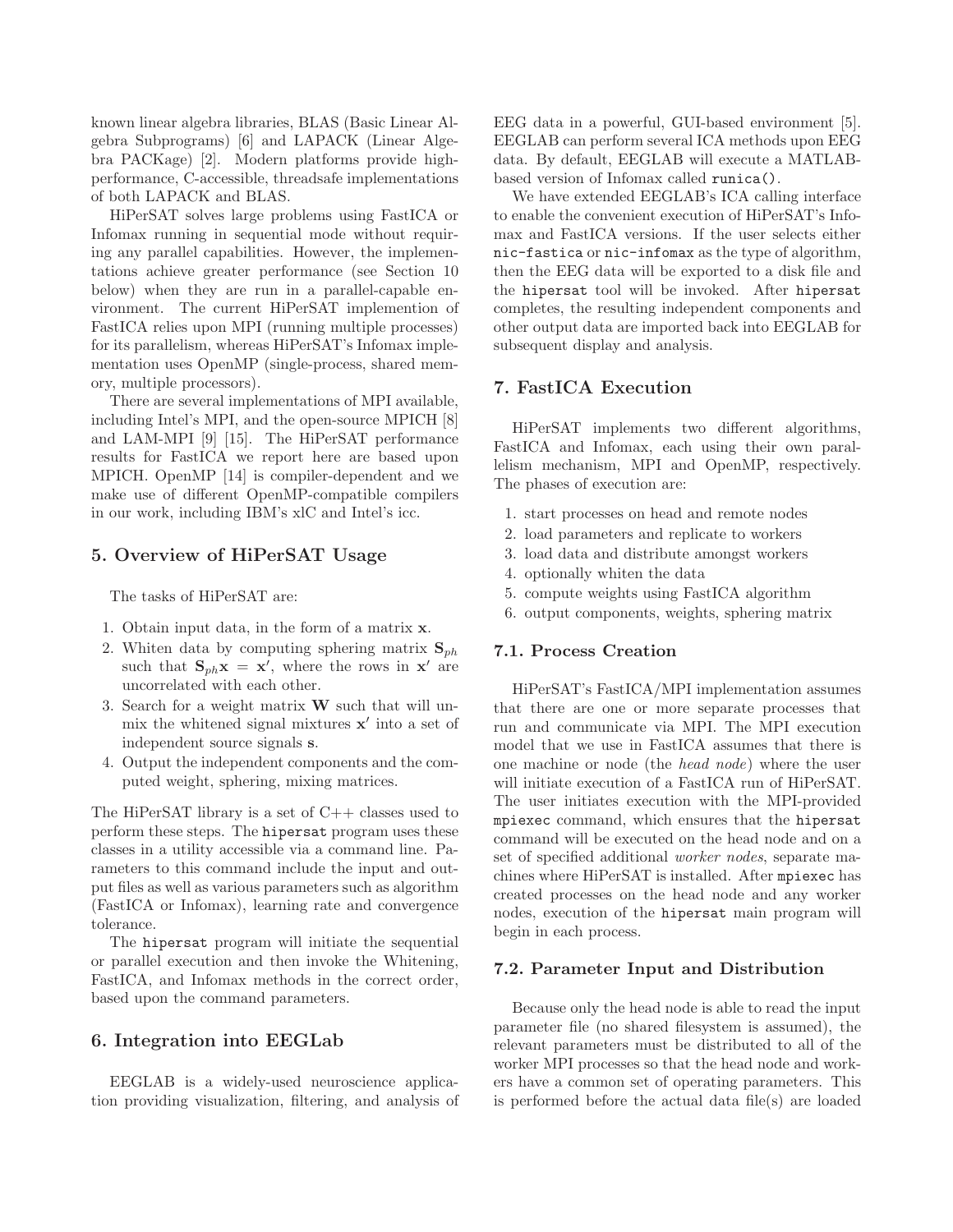and processed. The head node uses the MPI function MPI\_BCast() to transmit a copy of the parameter file to the workers. After this point, the head node and workers have a common set of operating parameters.

#### **7.3. Data Input and Distribution**

As above, the input EEG data file must be distributed to the workers from the head node. In the FastICA algorithm, if we have  $m$  samples in the input data set, and there are p total MPI processes, then each worker will get  $m/p$  samples from the original data file. If the number of samples is not evenly divisible by the number of MPI processes  $p$ , then the remainder of the samples will be given to a subset of the processes (i.e., some processes will have  $m/p+1$  samples). The subset of samples allocated to a worker is called a partition.

This phase of FastICA processing ensures that the entire input file is loaded into an effectively distributed memory, which in this case spans multiple processes. No single process has the entire EEG data in its memory; instead, the set is partitioned amongst the head node and workers. Many of the subsequent stages in the algorithm are performed in parallel, with each hipersat process executing independently with periodic data exchange between the processes.

#### **7.4. Data Whitening**

The whitening of the input data is parallelized in the HiPerSAT FastICA algorithm. Here, each worker computes the covariance of its partition in parallel, and then combines the resulting matrix with a call to MPI\_Reduce, which sums the various per-worker covariance matrices. The time for data whitening is neglible compared to the time required for either FastICA or Infomax; we do not report on the whitening time in this document.

#### **7.5. FastICA**

Each worker process will contain a whitened version of its partition. At this point, the FastICA algorithm properly begins with workers executing the method searchForWeights(). This method is responsible for computing a weight matrix **W** that properly separates the whitened mixtures into independent components. The method searchForWeights() is described in detail in a HiPerSAT technical report [13]; due to space considerations, we will summarize the performance complexity of the algorithm.

This method will compute **<sup>W</sup>gt** one row at a time, with each row **w** corresponding to the weight vector

that extracts one particular component from  $\mathbf{x}'$ . Let n<br>be the number of input signal mixtures and the number be the number of input signal mixtures and the number of desired independent components; **<sup>W</sup>gt** is therefore a  $n \times n$  matrix and **w** is a vector of length n. The function computeWeight() performs this computation of a single component, and will be called **n** times.

computeWeight() performs a number of iterative calls to improveWeight(), which takes an existing weight vector and the entire data matrix and computes a better weight vector. This iterative process (based upon Newton's method) of weight vector improvement continues until a user-specifed number of iterations has passed, or a fixed-point has been met within some userspecified tolerance.

This means that the bulk of the performance cost is in the improveWeight() method. The mathematical basis for this method is derived in Hyvärinen  $[12]$ . Essentially, there is a fixed point convergence relation (Equations 7,8) that uses a gradient method to maximize the non-gaussianity of the product **w x**, which is the projected independent component extracted by **w** .

$$
\mathbf{w}' = E\{\mathbf{x}g(\mathbf{w}^{\mathbf{T}}\mathbf{x})\} - E\{g'(\mathbf{w}^{\mathbf{T}}\mathbf{x})\}\mathbf{w} \qquad (7)
$$

$$
\mathbf{w}' = \mathbf{w}' / \|\mathbf{w}'\| \tag{8}
$$

Because the expectation of these random variables is unknown a priori, the algorithm relies upon sampling the available data to get an estimate of the above expectations. This will require traversal of the data samples, and is one of the reasons why the algorithm takes longer as more samples are added. Because of the properties of whitened data and non-gaussian components, the generalized Equation 7 can be simplified into the actual formula that is used to compute new weights within the FastICA algorithm. This eliminates several matrix-matrix multiplies and matrix inversions, reducing some of these to rank-one updates (a much simpler matrix operation).

The function  $q()$  is known as the *contrast* function and it and its derivative  $g'(x)$  are used to evaluate the *gaussianity* of a signal component as generated by gaussianity of a signal component as generated by **w x**. HiPerSAT supports three different contrast functions: cubic, tanh, and gaussian. The cubic contrast function is used to measure the *kurtosis* of the separated components, the tanh contrast function measures the negentropy of the components, and the gaussian function measures the gaussianity of the components.

The HiPerSAT implementation contains a version of improveWeight() for each of these contrast functions. Each version of improveWeight() shares the same basic loop structure, with subtle differences in how the contrast function and its derivative are used for each element in the loop.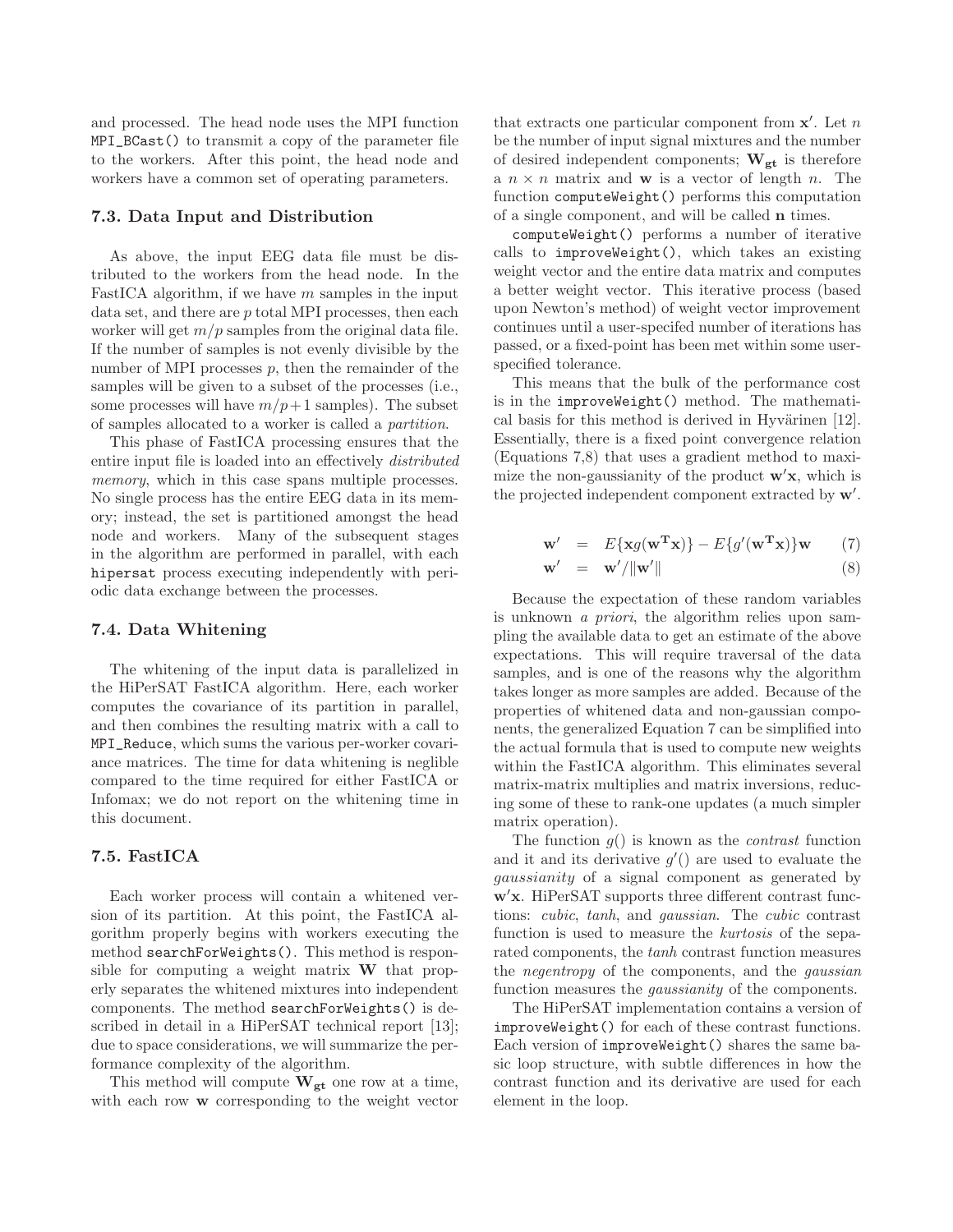#### **7.6. Result Gathering and Output**

After FastICA successfully converges on a weight matrix that satisfies the convergence criteria specified by the problem, HiPerSAT will export to disk the weight, sphering, mixing and unmixing matrices. HiPerSAT can optionally export the separated components as an EEG file. Because each worker has a separate partition of the input data, exporting the separated components is performed by the head node by gathering each worker's partition of separated component data and writing it to disk.

## **8. Infomax Execution**

The Infomax implementation within HiPerSAT relies upon OpenMP for its parallelism. One of the potential advantages of an OpenMP approach is the ability for each separate thread to share the input EEG data, as well as to share data structures (e.g., the current weight matrix).

The phases of Infomax execution are:

- 1. start process
- 2. load parameters
- 3. load data
- 4. optionally whiten the data
- 5. create one or more worker threads
- 6. compute weights using Infomax algorithm
- 7. output components, weights, sphering matrix

#### **8.1. Parameter and Data Input**

The parallel workers of HiPerSAT/Infomax are implemented as threads within a single process, with each thread having access to the same shared data in memory, so there is no need to partition and distribute the parameters and data amongst the workers. Similarly, the exporting of the components does not require that the partitions are gathered prior to exporting. This makes reading in the parameters and input data a trivial operation.

## **8.2. Data Whitening**

Data whitening in Infomax is identical to the standalone (non-parallel) version of data whitening used in FastICA. The whitening process is not yet parallelized in Infomax, but may be in future versions.

#### **8.3. Infomax**

In the Infomax algorithm, a single process contains the entire loaded and whitened EEG input data set. At this point, the Infomax algorithm properly begins with searchForWeights(), which is detailed in the HiPer-SAT technical report [13].

After initializing the per-process data structures, searchForWeights() splits into several concurrent threads. These threads will iteratively call the method TrainNN(), which will adjust a provisional weight matrix to produce a better one. This iteration will continue until the stabilizes upon a solution within a given tolerance. It is this TrainNN() function which is measured when the Infomax iteration cost is reported in the graphs and tables below.

The TrainNN() function works by partitioning the input data into disjoint rectangular blocks consisting of the  $n$  channels for a small (approximately 35) number of samples. The order of the blocks is randomized to ensure that any temporal bias in the data is avoided.

As a block is processed, each OpenMP thread will operate on a fraction of the columns within a block. For example, if the block has 36 columns and there are 4 threads, then thread 1 gets columns 1, <sup>5</sup>, <sup>9</sup>,..., thread 2 might get columns  $2, 6, 10, \ldots$  and so on. When processing a block **x**, Infomax computes a new matrix **u** which is the same size as **x**. This **u** matrix contains the projected components **Wx**. The matrix multiplications within this parallel for loop will occur in parallel, affording a p-way speedup for this section of code if there are p processors available for OpenMP threads.

An activation function is applied to the block **u**, resulting in a new matrix such that  $y \leftarrow$  activation( **u** ). This activation function is used to to determine how the current weight matrix candidate **w** should be modified to make the projected components more independent. After all blocks have been processed, the weight matrix is updated and TrainNN() repeats the process until a suitable convergence is achieved.

#### **8.4. Result Output**

Writing out the separated components is currently implemented in the HiPerSAT version of Infomax is straightforward, since there is a single process containing the data matrix and the discovered weight matrix. The current implementation creates a temporary matrix to contain the sorted independent components. An improvement planned for HiPerSAT Infomax is to compute the separated components on the fly as they are output. This would reduce the memory requirements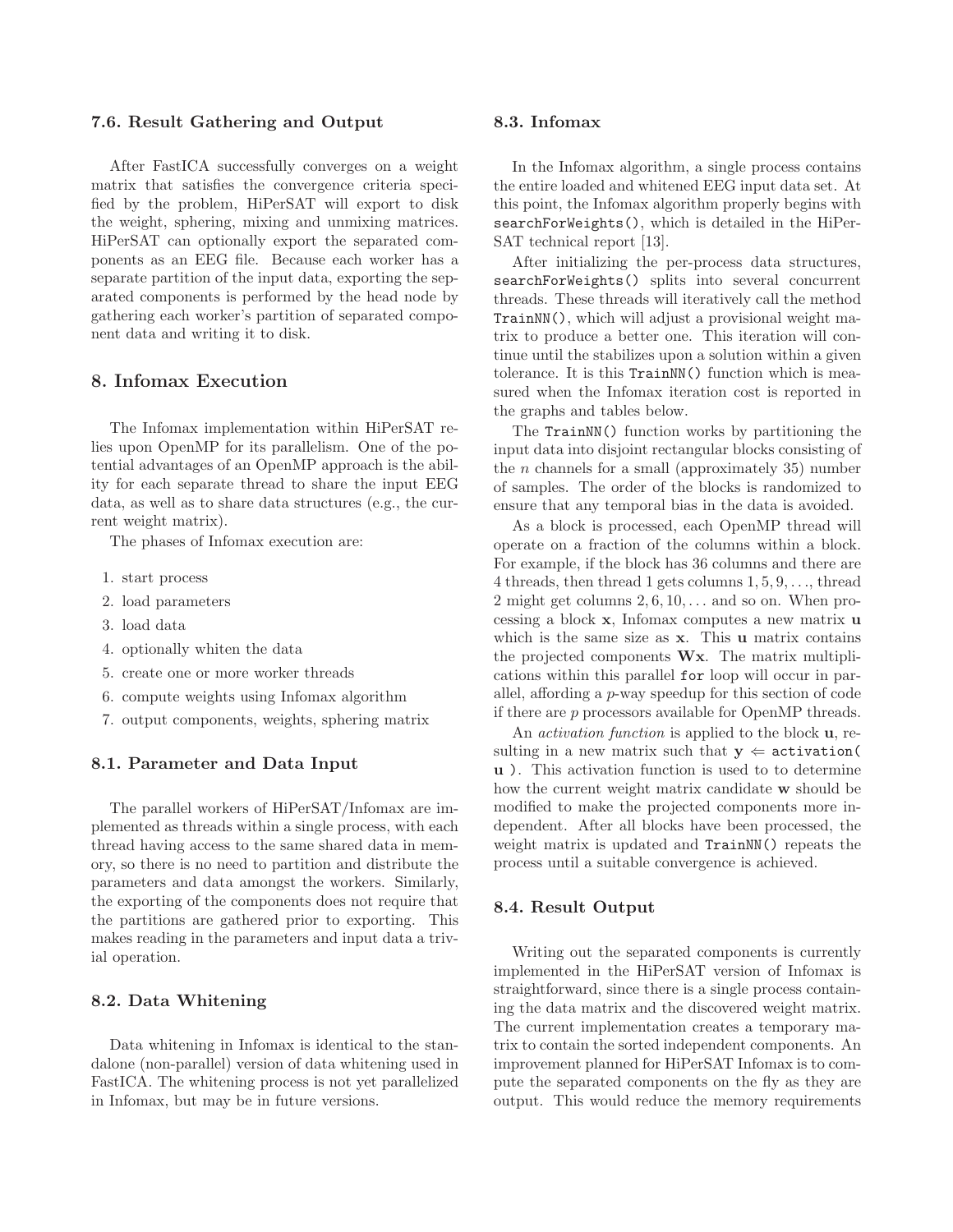during the output phase by 50% and would likely improve performance during this phase.

## **9. Experimental Methodology**

We verified the validity and efficiency implementations of these algorithms with a series of tests. The validity tests ensured that we gave the correct answers, as defined by the EEGLAB implementations of these algorithms. We have validated that the results are virtually identical for a variety of both real and synthetic data sets. We have compared the results of the EEGLAB versions of Infomax and FastICA with the corresponding HiPerSAT results and they match.

To evaluate efficiency, we performed timed tests on a variety of hardware/software configurations, with a variety of data set sizes. The tested platforms are listed in Table 1.

| $1400$ . The contract in the contract of the contract of the contract of $\sim$ |            |                  |                  |
|---------------------------------------------------------------------------------|------------|------------------|------------------|
|                                                                                 | Name       | Processor(s)     | Parallelism      |
|                                                                                 | Mac G4     | PowerPC G4       | sequential only  |
|                                                                                 | Neuronic   | Xeon (2xCPU)     | 16xMPI/4xOpenMP  |
|                                                                                 | P655 (IBM) | 8x1.5Ghz POWER4  | 8xOpenMP/8xMPI   |
|                                                                                 | P690 (IBM) | 16x1.3Ghz POWER4 | 16xOpenMP/16xMPI |

**Table 1. Tested HiPerSAT Platforms**

The primary data sets used were from a psychology study in which subjects were given various stimuli and asked to perform a reading task. The role of ICA in this study is to isolate and remove artifacts such as eyeblinks.

The basic metric of the input data size is its dimension, in terms of number of channels and number of samples. The expectation is that the problem complexity is proportional to the square of the number of channels and linearly proportional to the number of samples. The number of channels used in these experiments varied from 64 to 256, whereas the number of samples ranged from 100,000 to 10,000,000. As a point of reference, a complete ICA decomposition using the standard MATLAB implementations ranges in wall clock time from 1 hour to several days depending upon the dimension of the data set and the execution platform.

The two ICA algorithms (FastICA and Infomax) are both based upon an iterative method that achieves convergence. The number of iterations varies depending upon the content of the data, not its dimension. Therefore, different data sets of the same size could take vastly different amounts of time to converge to a solution. This makes the use of overall wall clock time a less useful metric for comparing performance between different algorithms and data sets.

In order to address the above deficiency, we use a per-iteration time cost metric that is invariant between different data of a given size. This per-iteration  $cost, C_{iter}$ , is used in the experimental results described here. This permits more experiments to be run, because the program is not run until convergence, allowing us to explore a broader evaluation space.

For FastICA, the iteration time measured corresponds to improveWeight() described in Section 7.5. The iteration time measured for Infomax corresponds to the time spent in trainNN() described in Section 8.3. In both cases,  $C_{iter}$  is computed as  $C_{iter}$  =  $totalTime_{iter}/numberOfIters$ , where  $totalTime_{iter}$  is the measured time spent in the iterated functions.

In both FastICA and Infomax, we used the parallel performance analysis software TAU [17]. The TAU software allowed us to instrument the HiPerSAT source code to facilitate the gathering of fine-grained performance information for both MPI and OpenMP.

#### **10. Experimental Results**

Testing HiPerSAT proved to be challenging because of the potential for an overwhelming set of combinations of data file size, hardware (see Table 1), algorithm (Infomax vs. FastICA), parallel processing type (OpenMP vs. MPI vs. standalone), and processing parameters (learning rate, convergence threshold, etc). For the purposes of this paper, we will focus on those results most salient to the issue of performance gains possible via parallelism. We have restricted our analysis here to a standard number of samples (111,<sup>000</sup> samples) in order to eliminate variability due to the number of samples.

Because the FastICA/MPI and Infomax/OpenMP algorithms use different parallelization approaches, we treat these sets of measurements as incommensurate and describe each separately. In the graphs that describe Speedup, the speedup associated with  $n$  processors is the ratio of the cost-per-iteration for n processors to the cost-per-iteration for 1 processor. Table 2 summarizes the results displayed in these graphs. The speedup shown is maximum speedup obtained on  $69 \times 111,000$  data.

The performance graphs demonstrate the speedup of the per-iteration cost for a given dataset when different numbers of processors are applied to the problem. Each curve corresponds to a different number of channels (the number of samples is fixed at 111,<sup>000</sup> samples). The speedup for an  $n$ -processor computation is computed by dividing the per-iteration cost by the per-iteration cost for a single processor. The diagonal line represents linear speedup.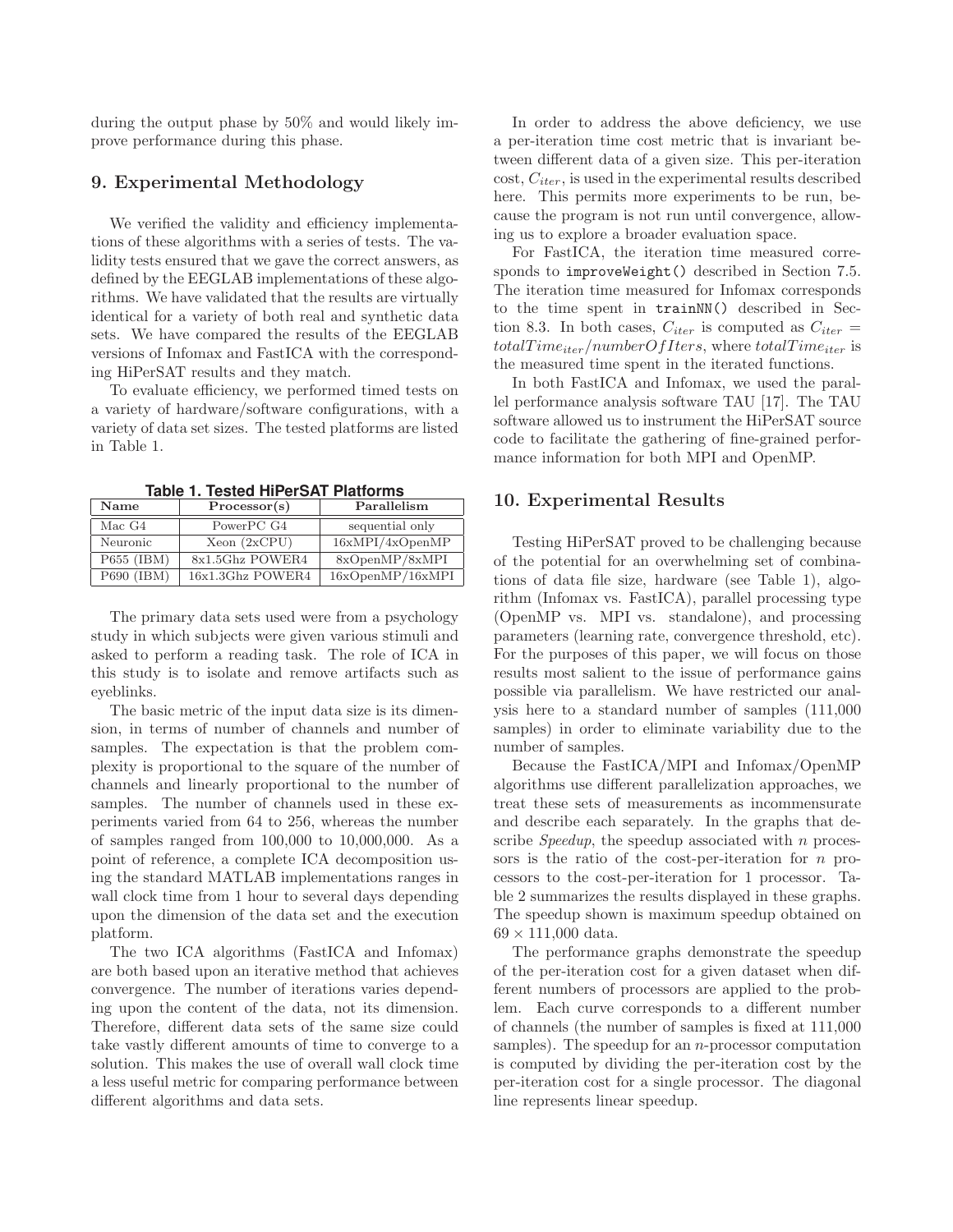| Hardware/Algorithm       | $C_{iter}$ (sec) | Speedup |
|--------------------------|------------------|---------|
| <b>G4 MATLAB FastICA</b> | 1.21             | n/a     |
| G4 FastICA               | 0.3089           | n/a     |
| Neuronic MATLAB FastICA  | 0.1974           | n/a     |
| Neuronic FastICA         | 0.1319           | 14.6296 |
| P655 FastICA             | 0.5449           | 7.9768  |
| P690 FastICA             | 0.6286           | 15.9566 |
| G4 MATLAB Infomax        | 11.21            | n/a     |
| G4 Infomax               | 4.36             | n/a     |
| Neuronic MATLAB Infomax  | 5.22             | n/a     |
| Neuronic Infomax         | 1.0892           | 1       |
| P655 Infomax             | 3.4366           | 3.26    |
| P690 Infomax             | 3.9838           | 3.2519  |

**Table 2. Sequential Cost and Speedup**

## **11. Expected vs. Observed Results**

The FastICA algorithm equally partitions the samples among the available processors. An examination of the FastICA algorithm reveals only two significant points where synchronization and data exchange will occur between the various worker and head processes. Once for every desired component, where the initial weight vector for that component is exchanged; and once for every iteration of weight improvement, where the workers sum their weight estimates. All of the other work is executed in parallel by the workers, operating upon their own partition of the data. The ratio of computation to communication time is high for FastICA, resulting in a high level of parallel performance. The FastICA performance graphs show near-linear speedup for the different platforms.

In contrast, the performance of the parallel Infomax algorithm is more constrained. Our analysis of the parallel Infomax algorithm shows several points where parallelism is occurring, during neural network training and the first part of updating the weights. We should see performance scaling for these sections. Unfortunately, the performance scaling curves indicate much poorer performance than FastICA. One reason is that the amount of parallel work available in OpenMP parallel regions is not large in relation to the sequential computation.

One possible reason is that the algorithm suffers caching effects due to the composition of blocks from random selection of samples. These blocks are then separately processed by OpenMP threads, but reference memory locations across the dataset. We see in the performance curves that 64-channel speedup improves better generally than 128- and 256-channel experiments, especially on the IBM p655. This is unexpected, but after analysis is explained by the fact that more of the data set can be contained in the Level 3



**Figure 2. FastICA: Iteration cost vs # of procs**

cache memory. For 64 channels and 110,000 samples, we suspect that the entire dataset fits in the 32 Mbyte Level 3 cache on the IBM p655 machine. As the number of samples increase, we should see better speedups for larger numbers of channels.

## **12. Future Directions for HiPerSAT**

The HiPerSAT library and tools currently provide ICA decomposition via the FastICA and Infomax algorithms. We plan to enhance HiPerSAT by increasing the performance of the existing algorithms, as well as by implementing additional ICA methods that have shown promise in EEG analysis. In addition, we are building grid-based interfaces to permit the remote initiation and monitoring of HiPerSAT tasks.

## **12.1. Performance**

Both FastICA and Infomax are very processorintensive, especially with large data sets. Our early results are promising and show the potential of exploiting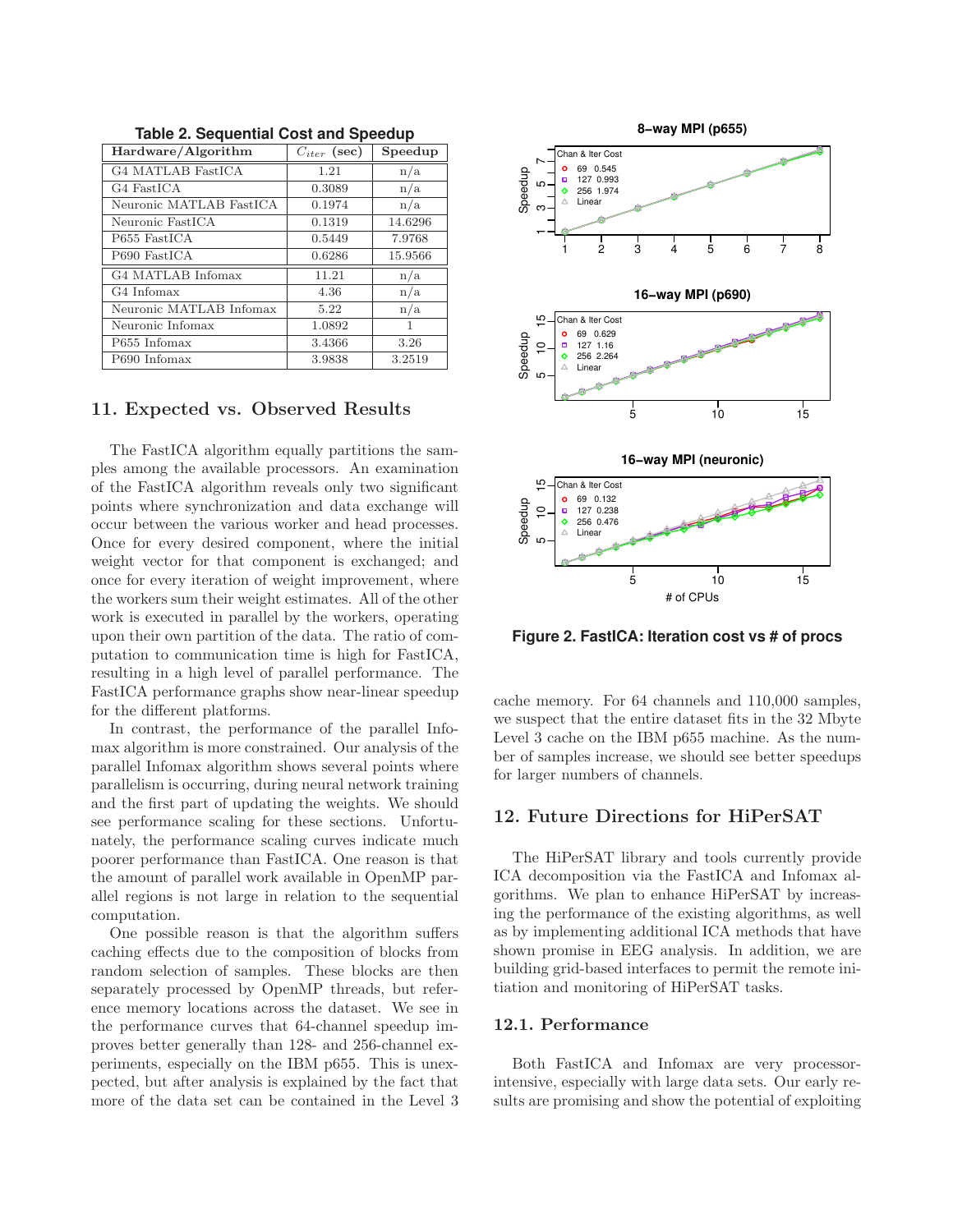

**Figure 3. Infomax: Iteration cost vs # of procs**

parallelism for these tasks. However, there are several potential performance enhancements worth investigating.

Although FastICA scales linearly with the number of processors, we can further improve overall performance by reading and writing the EEG data in parallel. This can be done directly during the FastICA execution by using MPI's asynchronous sends and receives to parallelize data distribution.

Clearly, the Infomax algorithm has room for performance improvement. Our scaling results show a bestcase speedup of 3 running on 8 processors, and poorer performance overall. Although OpenMP performance is highly dependent on the platform and compiler, we need to further investigate ways to increase the portion of the algorithm that can operate in parallel. This includes minor changes such as adjusting the block size used during the training of a weight vector, and major changes such as allowing each worker thread to work on its own block in parallel, merging the learned weights after each step. The mathematical legitimacy of these optimizations must be analyzed.

We have come up with a more memory-efficient way to sort and export the independent components from Infomax in a windowed fashion which does not require duplication of the data before output.

Finally, we want to consider alternative parallelism approaches, including the design of an MPI-based Infomax, an OpenMP-based FastICA, and a hybrid MPI/OpenMP version of both algorithms, assuming these versions offer opportunities for improved performance.

## **12.2. New ICA Features and Algorithms**

The versions of FastICA and Infomax currently implemented in HiPerSAT lack some features that are present in the EEGLAB-based versions of these algorithms (runica and fastica). We plan on implementing these optional features within HiPerSAT. They include:

- Performing PCA (Principal Component Analysis) reduction during preprocessing
- Random restarts to address a lack of convergence in FastICA.
- *symmetric-mode* FastICA instead of *deflationary*mode
- extended-mode Infomax to detect subgaussian components.

There are a variety of other ICA algorithms that have been implemented in MATLAB. These algorithms differ in their assumptions about the data, the way they measure independence, and whether they account for temporal ordering of the data. They include SOBI (Second-Order Blind Identification), JADE (Joint Approximate Diagonalization of Eigen matrices), and ER-ICA (Equivariant Robust ICA). We will be examining these algorithms to determine their utility in the neuroimaging domain and their suitability for highperformance implementation.

## **12.3. Grid Execution**

HiPerSAT's highest performance requires that it executes on on a parallel system. However, a researcher may use EEGLAB on their laptop or workstation to do much of their interactive analysis. We have extended the EEGLAB integration to allow remote execution of HiPerSAT tasks on computational servers. We are also building a grid-enabled interface to make HiPerSAT accessible as a grid service. One important advantage that will come from this will be the ability to use HiPer-SAT on multiple EEG data sets concurrently.